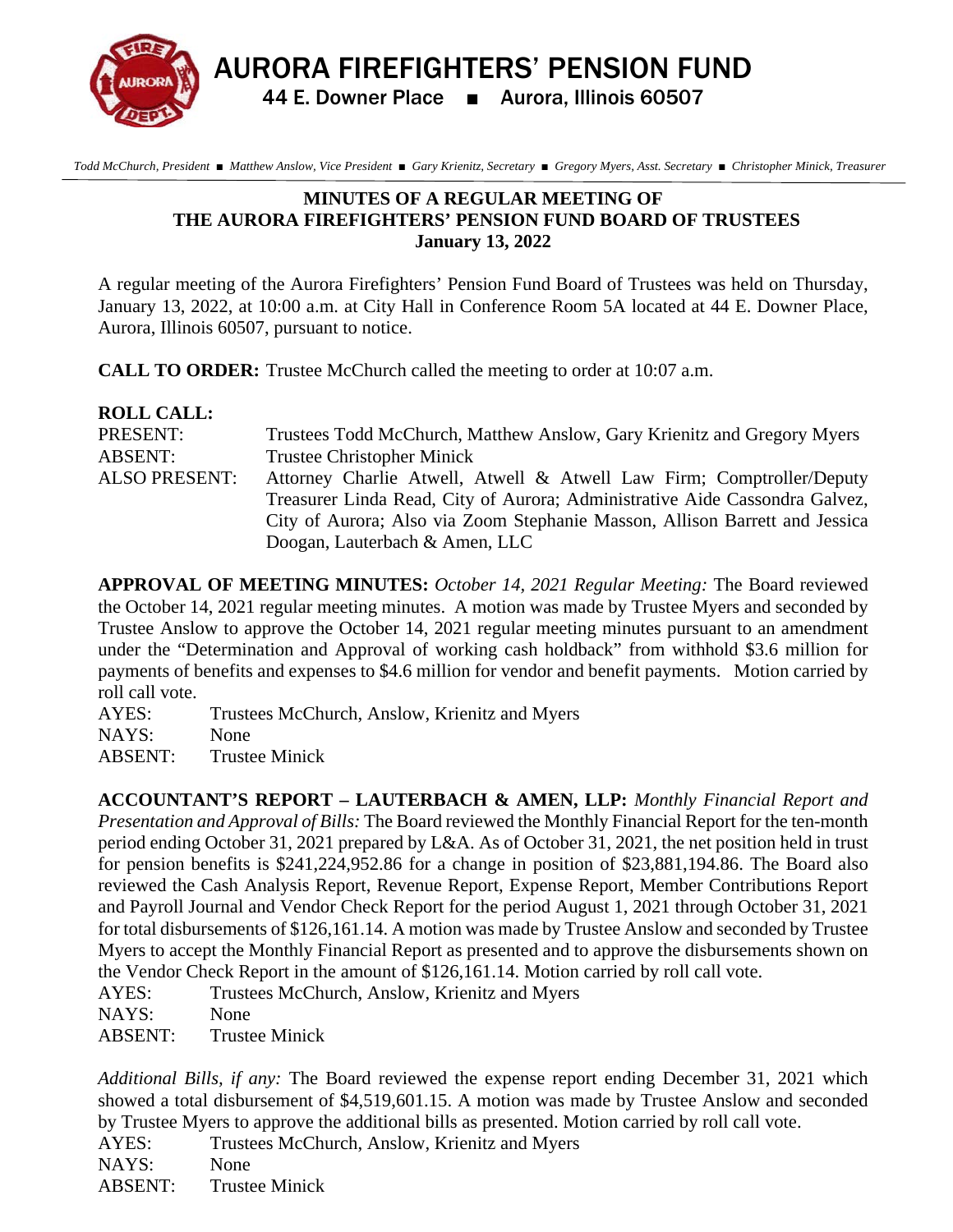Aurora Firefighters' Pension Fund Meeting Minutes – January 13, 2022 Page 2

**COMMUNICATIONS & REPORTS**: *Statements of Economic Interest:* The Board noted that the List of Filers must be submitted to the county by the City by February 1, 2022. Statements of Economic Interest will be sent to all registered filers who will need to respond by the deadline of May 2, 2022

*2022 IRS Mileage Rate:* The Board noted that the IRS standard business mileage rate used for reimbursement increased to \$0.585 per mile effective January 1, 2022.

**APPLICATIONS FOR RETIREMENT/DISABILITY BENEFITS**: *Approve Regular Retirement Benefits – Larry Nelson, Robert Dunn and Jason Morthland:* The Board reviewed the regular retirement benefit calculation for Lawrence Nelson prepared by L&A. A motion was made by Trustee Anslow and seconded by Trustee Myers to approve Lawrence Nelson's regular retirement benefit as calculated by L&A. Motion carried by roll call vote.

AYES: Trustees McChurch, Anslow, Krienitz and Myers NAYS: None ABSENT: Trustee Minick

The Board reviewed the regular retirement benefit calculation for Robert Dunn prepared by L&A. A motion was made by Trustee Myers and seconded by Trustee Anslow to approve Robert Dunn's regular retirement benefit as calculated by L&A. Motion carried by roll call vote.

AYES: Trustees McChurch, Anslow, Krienitz and Myers

NAYS: None

ABSENT: Trustee Minick

The Board reviewed the regular retirement benefit calculation for Jason Morthland prepared by L&A. A motion was made by Trustee Anslow and seconded by Trustee Myers to approve Jason Morthland's regular retirement benefit as calculated by L&A. Motion carried by roll call vote.

AYES: Trustees McChurch, Anslow, Krienitz and Myers NAYS: None

ABSENT: Trustee Minick

*Deceased Pensioner-John Moisa/Approval of Surviving Spouse Benefits for Christine Moisa:* The Board noted that John Moisa passed away on December 24, 2021. The Board reviewed the surviving spouse benefit calculation for Christine Moisa with an effective date of December 25, 2021 as calculated by L&A. A motion was made by Trustee Myers and seconded by Trustee Anslow to approve the surviving spouse benefit of Christine Mosia as calculated by L&A. Motion carried by roll call vote.

| AYES:   | Trustees McChurch, Anslow, Krienitz and Myers |
|---------|-----------------------------------------------|
| NAYS:   | None                                          |
| ABSENT: | <b>Trustee Minick</b>                         |

*Annual Independent Medical Examination – Peter Bray:* The Board noted that a motion was made in 2020 and approved by all Trustees to no longer require Peter Bray to attend his annual IME due to his permanent disability. No further action is needed.

**APPLICATIONS FOR MEMBERSHIP/WITHDRAWLS FROM FUND**: There were no applications for membership or withdrawals form the Fund.

**OLD BUISNESS**: *Reciprocity Update – David Heinke:* The Board noted that David Heinke has submitted his application to combined service under reciprocity and his additional 1% deductions commenced with the initial payroll. No further action is required at this time.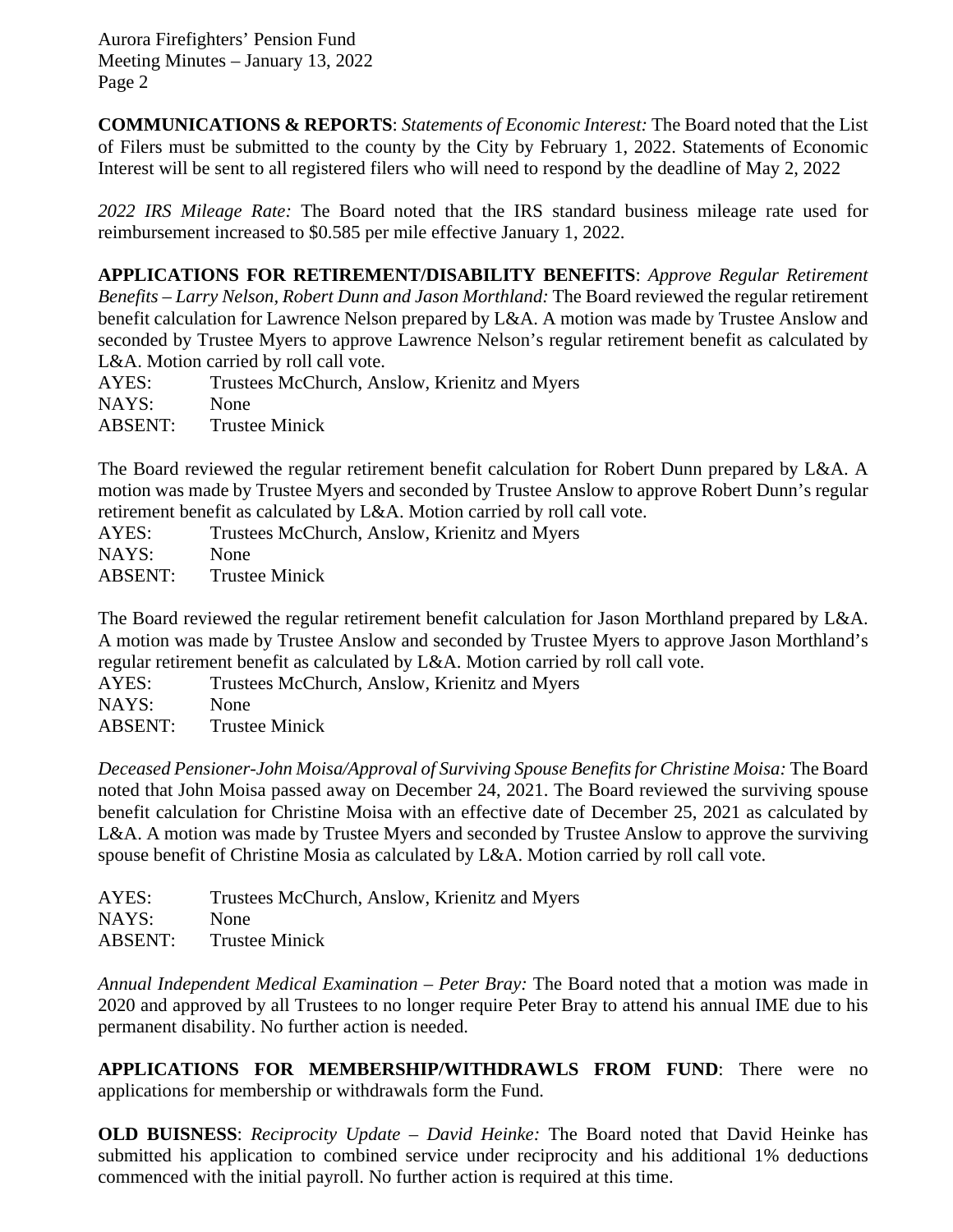*Review/Approve Dependent Disability Benefits – Peter Bray:* The Board reviewed the dependent child benefit calculations for Teague, Grace, and Mason Bray with an effective date of August 10, 2017 for a monthly benefit of \$20.00 per dependent child, to cease upon the beneficiary's eighteenth birthday: July 2, 2028 for Teague Bray, November 17, 2025 for Grace Bray and August 25, 2027 for Mason Bray. A motion was made by Trustee Anslow and seconded by Trustee Myers to approve the dependent benefits, and retroactive amount of \$3,318.21 as calculated by L&A. Motion carried by roll call vote.

AYES: Trustees McChurch, Anslow, Krienitz and Myers

NAYS: None

ABSENT: Trustee Minick

*Deceased Pensioner Overpayment – John Morales:* The Board noted that Attorney Atwell has not received a response from John Morales's estate regarding the overpayment of pension benefits. A motion was made by Trustee Anslow and seconded by Trustee Myers and to abandon efforts to seek overpayment due to the cost recovery exceeding the cost of debt. Motion carried by roll call vote. Matt and Greg

AYES: Trustees McChurch, Anslow, Krienitz and Myers NAYS: None ABSENT: Trustee Minick

*Clothing Allowance Discussion:* The Board was apprised on the Illinois Department of Insurance pension code which states that uniform allowance is non-pensionable. No further action is needed.

**TRUSTEE TRAININING UPDATES**: The Board discussed upcoming training opportunities. Trustees were reminded to submit any certificates of completion to Silvia Cisneros for recordkeeping.

**NEW BUISNESS**: *Review/Update Rules and Regulations:* The Board reviewed their rules and regulations and discussed updating them. Further discussion will be held at the next regular meeting.

*Approve Annual Cost of Living Adjustments (COLAs) for Pensioners:* The Board reviewed the 2022 Cost of Living Adjustments (see attached) calculated by L&A A motion was made by Trustee Myers and seconded by Trustee Anslow to approve the 2022 Cost of Living Adjustments as required by statute and calculated by L&A. Motion carried by roll call vote.

AYES: Trustees McChurch, Anslow, Krienitz and Myers NAYS: None ABSENT: Trustee Minick

*Review Trustee Term Expirations and Election Procedures:* The Board noted that the retired member term currently held by Trustee Anslow is April 1, 2022. Pension Board Clerk Ms. Cisneros will conduct an election on behalf of the Pension Fund for the retired member Trustee Position. A motion was made by Trustee Anslow and seconded by Trustee Myers to direct Ms. Cisneros to conduct an election on behalf of the Pension Fund for the retired member Trustee position. Motion carried by roll call vote.

AYES: Trustees McChurch, Anslow, Krienitz and Myers

NAYS: None

ABSENT: Trustee Minick

*IDOI Annual Statement:* The Board noted that completion of the IDOI Annual State is currently in process. Updates will be provided to the Board as they become available.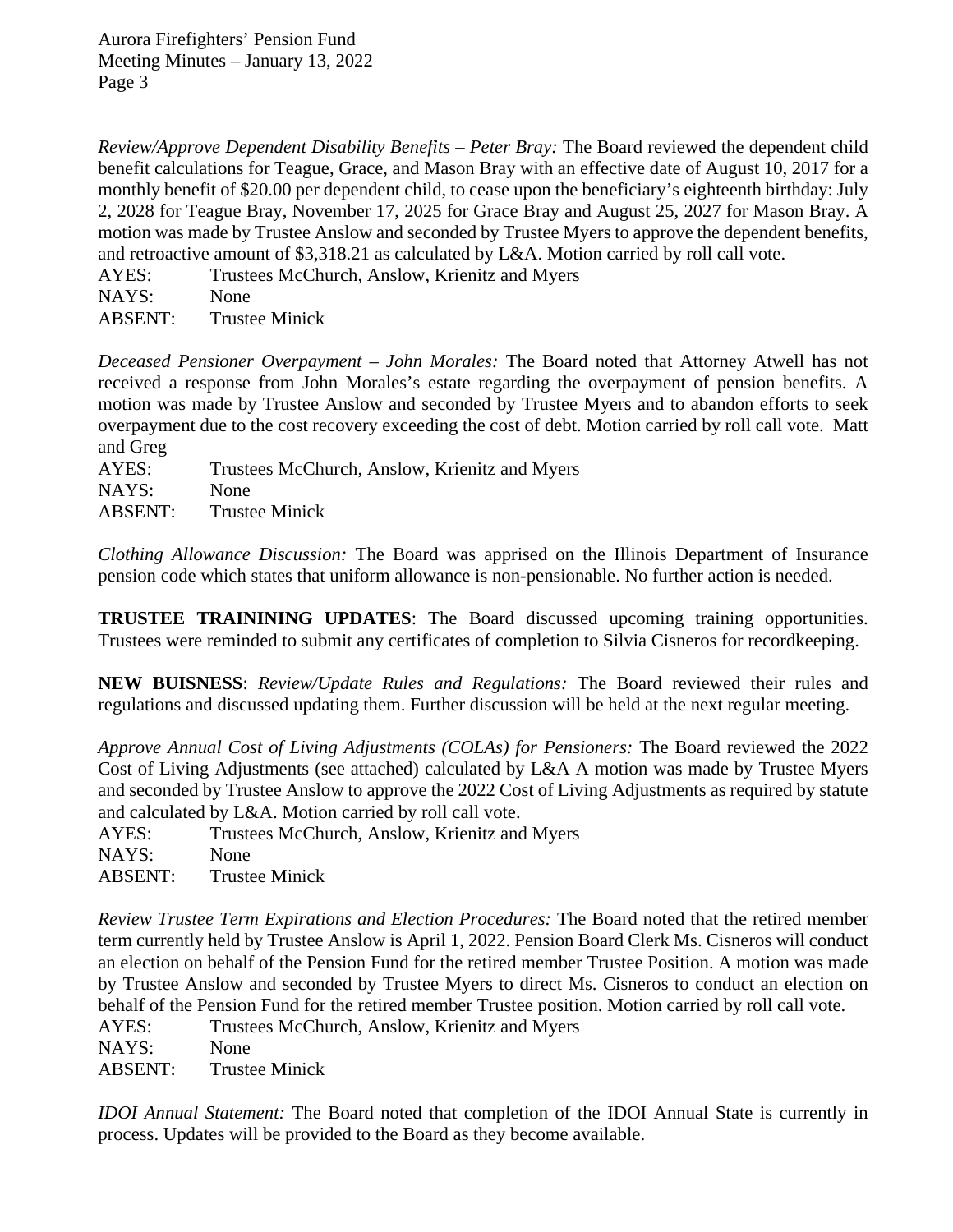Aurora Firefighters' Pension Fund Meeting Minutes – January 13, 2022 Page 4

*Review/Approve IDOI Pension Fund Security Administrator Authorization Form*: The Board reviewed the IDOI Pension Fund Security Administrator Authorization Form and discussed authorizing City Treasure Christopher Minick as the Administrator. A motion was made by Trustee McChurch and seconded by Trustee Anslow to authorize City Treasure Christopher Minick as the IDOI Pension Fund Security Administrator. Motion carried by roll call vote.

AYES: Trustees McChurch, Anslow, Krienitz and Myers NAYS: None

ABSENT: Trustee Minick

*Discussion and Possible Action – Pension Benefit Discrepancies:* Allison Barrett presented the benefit discrepancies calculated by L&A. The Board discussed the overpayment for James Rufer in the amount of \$2,963.52 and Timothy Schomer in the amount of \$502.48. A motion was made by Trustee Myers and seconded by Trustee Anslow to direct Attorney Atwell to send correspondence to James Rufer and Timothy Schomer notifying them of their overpaid benefit and potential hearing. Further discussion will be held at the next regular meeting.

The Board discussed the QILDRO discrepancy's for Cindy Franzen, Kim Jackson and Stella Weatherly and Attorney Atwell apprised the Board that QILDRO Calculation Orders need to be filed with the court prior to the Board approving any QILDRO Calculations. The Board directed Attorney Atwell to send correspondence to the following pensioners Joseph Franzen, Donald Jackson and Stephen Weatherly regarding getting a QILDRO calculation order from the court and notifying the member of any overpayments. Further discussion will be held at the next regular meeting.

**FIREFIGHTERS' PENSION INVESTMENT FUND OF ILLINOIS (FPIF) (JANUARY 4, 2021):**  *Confirmation of Transition Cash Retention:* The Board discussed maintaining 4.6 million for cash retention for future benefit payments. No further action needed

*Confirmation of Local Account(s) for Cash & Cash Reserve Balance: Tabled for the next pension board meeting:* The Board discussed the Confirmation of Local Account(s) for Cash and Cash Reserve Balance and have decided to table this until the next regular meeting.

*Review/Approve Collateralization Agreement for BMO Harris Account:* The Board tabled this matter until the next regular meeting.

*Review/Approve Resolution Authorizing Account Representatives for Northern Trustee Global Cash Movement Portal:* The Board tabled this matter until the next regular meeting.

*Future Termination of Investment Professional and Custodial Agreements:* The Board noted that this was addressed at the Joint Fire/Police Pension Board meeting. No further action required.

**ATTORNEY'S REPORT – ATWELL & ATWLL**: *Legal Updates:* Attorney Atwell discussed recent legislative news pertaining to Article 3 Pension Funds; including recent court cases and decisions, as well as general pension matters.

*Release or Retention of Executive Session Minutes:* The Board reviewed the closed session meeting minutes and will not release them at this time due to pending matters. Motion carried by roll call vote.

AYES: Trustees McChurch, Anslow, Krienitz and Myers NAYS: None ABSENT: Trustee Minick